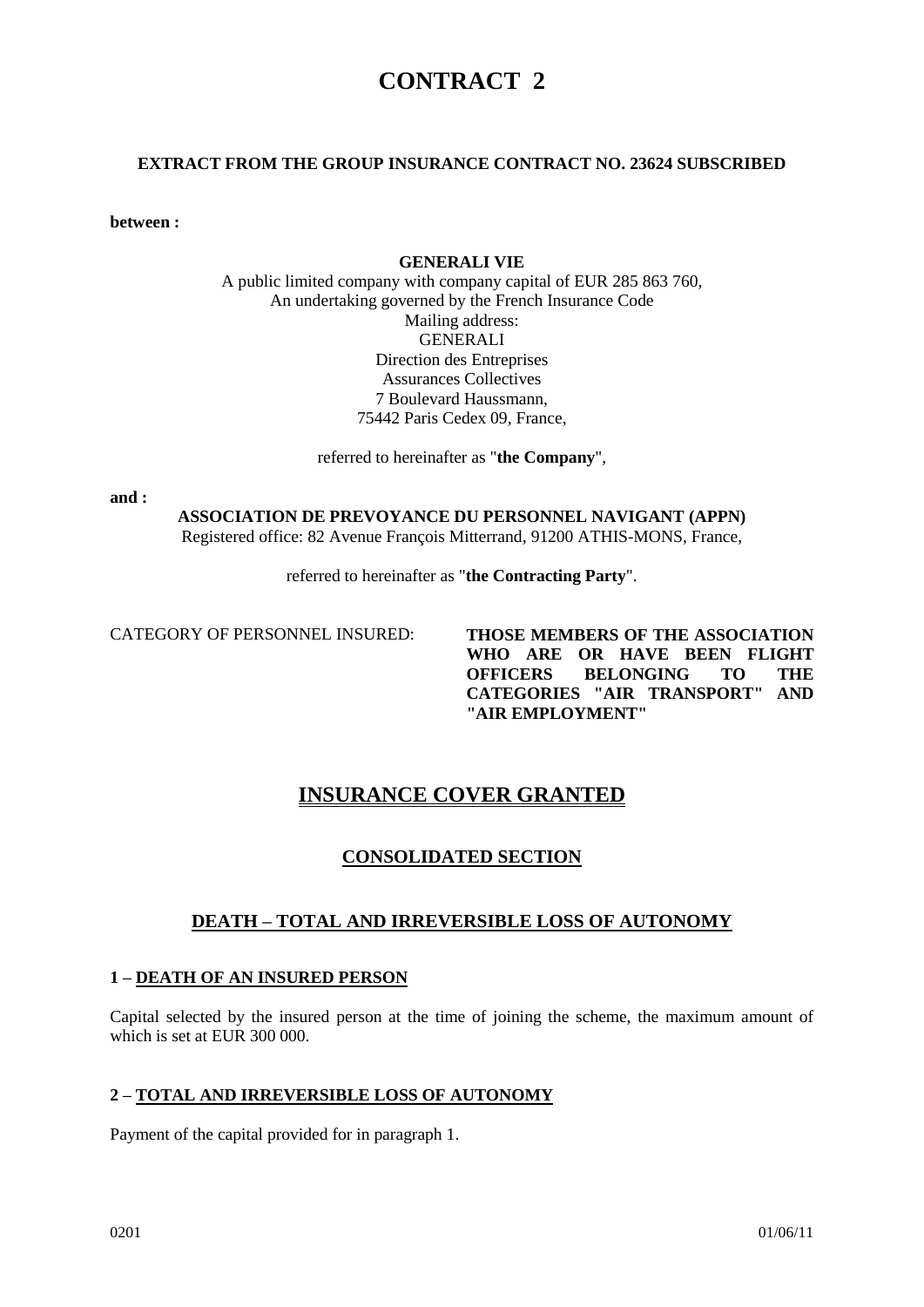## **COLLECTIVE PROVIDENT SCHEME**

## **GENERAL REGULATIONS**

#### **PREAMBLE**

This agreement for optional membership group insurance is governed by the French Insurance Code and by the provisions of the General Regulations, the Specific Conditions and the individual membership forms of the persons insured.

The present agreement is subscribed by the association designated in the Specific Conditions, referred to hereinafter as "the Contracting Party", of the first part, and the company "GENERALI VIE", 11 Boulevard Haussmann, 75009, Paris, referred to hereinafter as "the Company", of the second part.

Insurable persons are those members of the Association who are or have been flight officers belonging to the categories "air transport" and "air employment".

They are referred to as "insured persons" once they have been affiliated to the agreement.

The purpose of the present agreement is to provide the insured persons with the following insurance cover :

- capital in the event of death,
- capital in the event of the total and irreversible loss of autonomy.

The agreement relies on the good faith of the declarations made by the Contracting Party and the insured persons.

The agreement is issued in accordance with current legislation; new contractual provisions shall be drawn up in the event of any subsequent amendment.

#### **MEMBERSHIP OF INSURED PERSONS**

This insurance cover is open to members of the Association, referred to as insured persons, who, on the date on which the agreement becomes effective or at a subsequent date, are 45 years or younger and belong to the categories of persons referred to in the Specific Conditions, subject to the following reservations :

- the person must complete the individual membership form supplied by the APPN, and

- be actively employed with no reduction in hours on medical grounds.

If these conditions are not met, the membership is not effective until the date on which they are met. Notwithstanding, those persons registered at 31 December 2005 under the agreement issued on 10 December 1992 under the same number are admitted to the present agreement automatically.

#### **STRIKING OFF OF INSURED PERSONS**

Unless provision is made in an appended document, an insured person is automatically struck off the agreement as soon as he/she ceases to belong to the category of persons referred to in the Specific Conditions, even if, by mistake, the contribution in respect of the insured person who has been struck off has not ceased to be paid, or as soon as he/she asks to cease from benefiting from the cover provided under the present agreement.

Termination of the agreement shall automatically result in all insurance cover ceasing and the striking off of all the insured persons on the date on which termination takes effect.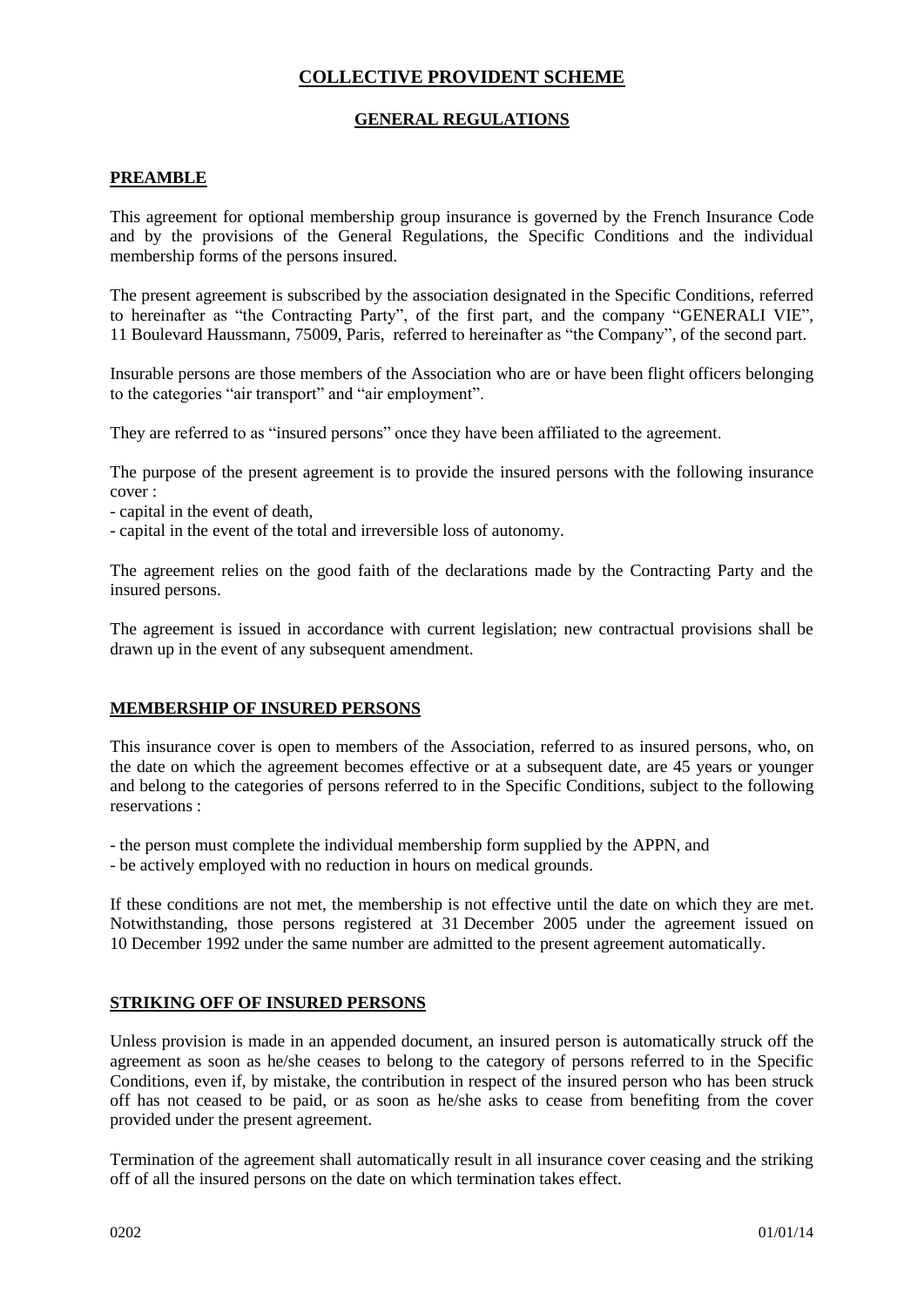## **CHECKS AND REPORTS BY MEDICAL EXPERTS**

The doctors and delegated persons under instruction from the Company shall at all times have free access to the insured persons in order to carry out any checks and produce any reports, on pain of the cover ceasing to be valid and the payment of any current benefit being suspended.

On the basis of these checks, the Company reserves the right, under the provisions of the present agreement, to contest the condition or the degree of disability or invalidity of an insured person. If the parties do not agree with the conclusions of the medical expert, they may by mutual agreement refer to a third party for a further report. Should the doctors fail to agree on the name of a third-party expert, this person shall be designated by the Presiding Judge of the District Court ("Tribunal de Grande Instance") of Paris. This appointment shall be made on the basis of an ordinary application signed by the two parties or by only one party, the other party having been sent notification to attend by registered letter.

The three doctors shall operate jointly and by a majority vote. Their decision shall be binding on the parties. Each party shall pay the expenses and fees of its representative. Each party shall pay half the fees of the third-party expert.

The law applicable to the present agreement shall be that of France, regardless of the place where an incident occurs. Any disputes that may arise from the application of the present agreement shall fall within the competence of the French courts exclusively.

#### **EXCLUSIONS**

Incidents resulting from the following occurrences are not covered :

- a) Insurance in the event of death
- In the event of war, death shall only be covered subject to the conditions laid out in legislation on life insurance in war-time.
- In the event of suicide or attempted suicide during the first year of membership.
- b) Insurance in the event of total and irreversible loss of autonomy
- Deliberate action on the part of the insured person.
- Matches, bets, races, competitions, challenges, aerobatics, record-breaking, attempts at recordbreaking, acceptance tests.

Aerobatics carried out with the authorisation of the competent authorities are, however, covered by the agreement.

The exclusion concerning acceptance tests does not apply to test flights or to acceptance tests on new or overhauled aircraft.

- The practice of any sports on a professional basis.
- Flights in prototypes.
- The use of drugs other than those medically prescribed, the abuse of alcohol.
- Acts of war, either foreign or civil, the insured person's active participation in military operations, rioting or brawling (except in the case of self-defence or the accomplishment of professional duty).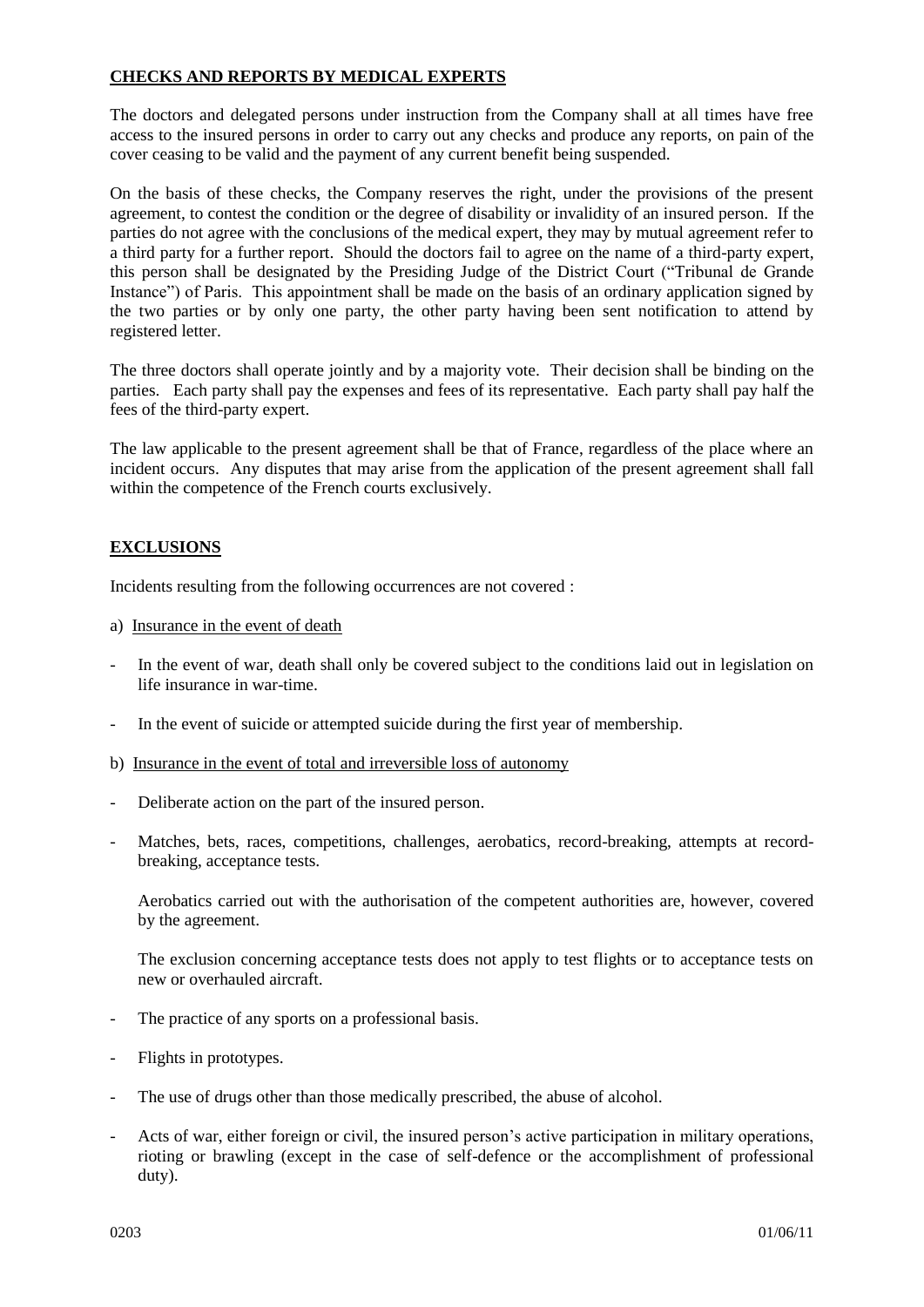### **CONSOLIDATED SECTION**

## **DEATH**

## **TOTAL AND IRREVERSIBLE LOSS OF AUTONOMY**

#### *1 – DEATH OF AN INSURED PERSON*

#### **I – Object of the insurance cover**

In the event of the death of an insured person, the Company shall pay the amount of capital selected by the insured person, the maximum amount of which is laid down in the Specific Conditions.

#### a) Automatic revision of the insurance cover on the initiative of the Contracting Party

On the initiative of the Contracting Party, the capital shall be increased automatically every eighteen months, with 6 months' leeway either side, to take account of inflation. Each insured person may, at his/her request, postpone application of automatic revisions for a period of time he/she may determine. In such a case, the delay in revision shall not be caught up.

#### b) Periodical adjustment on the initiative of the insured person

It is stated that, in compliance with the provisions of Article L132-7 of the French Insurance Code, cover in respect of suicide, for the additional cover corresponding to the increase of the insurance basis on the initiative of the insured person, is covered from the second year following such increase.

#### 1) Amendment at the request of the insured person

- The amount of capital may be reduced freely.
- For those insured persons under the age of 50, the capital may be increased subject to a maximum of two brackets (the brackets being fixed by the Contracting Party) every five years. This increase is in addition to those of the automatic revisions.

#### 2) Exceptional modifications

By way of exception to paragraph 1) above, those insured persons under the age of 50 may increase their capital by two brackets each time their remuneration is increased by more than 15 %. This increase in remuneration must be the result of a change of function, appointment, qualification or employer.

As appropriate, insured persons must submit their request no more than six months after the first automatic revision offered since the change.

It is for the insured person to submit the request for a periodical adjustment of the amount of the insurance cover to the Contracting Party in writing; such modifications may only take effect on the first day of the month following the request.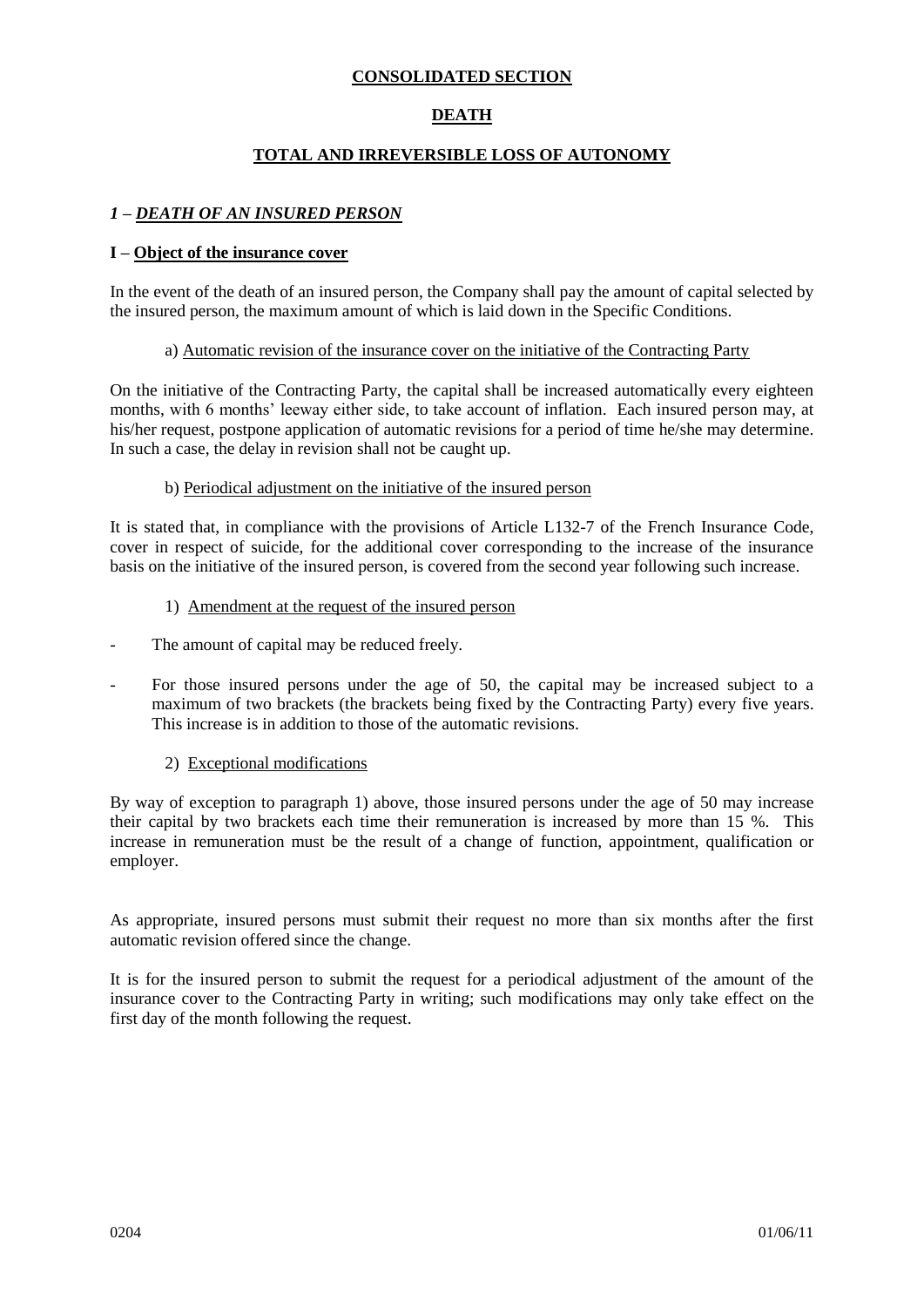Cover may be maintained in respect of flight crew members reaching the age of 65 subject to the conditions set out below :

- The insured person must have been covered by the insurance policy for at least five years.
- The application must be made during the month preceding the insured person's  $65<sup>th</sup>$  birthday.
- The guaranteed capital shall be the amount the insured party would have received before reaching the age of 65. The amount is, however, reduced by 10 % for each year of extension of the cover.

#### **II – Beneficiaries**

a) Designation

The capital is paid to the beneficiary(ies) designated by name by the insured person.

The insured person may designate the beneficiary(ies) either on his/her membership form or subsequently by means of a membership codicil.

Furthermore, the beneficiary may be designated in a document signed privately or before a notary.

If the insured person designates a beneficiary or beneficiaries by name, he/she may also indicate contact information that shall be used by the Company in the event of the death of the insured person.

If no particular designation is made by the insured person, the capital shall be paid to :

- His/her spouse judicially not separated;
- for lack of, to the partner to whom he/she is bound by a "Civil Solidarity Pact", in which case the partner must be able to prove domiciliation at the same address by producing a copy of his/her most recent tax notification ;
- for lack of, with benefits equally split among them, his/her children, living or represented, and the children of his/her spouse if they were his/her dependents ;
- for lack of, with benefits equally split among them, his/her father and mother, for lack of one of them, the other one in totality ;
- for lack of, his/her heirs at law in accordance with the order of devolution of your estate.

The standard designation of beneficiary shall nevertheless apply in the following cases :

- if all the designated beneficiaries die before the insured person;
- if the insured person and all the designated beneficiaries die together in the course of the same event without it being possible to determine the order of death.

Furthermore, when an insured person has wished to divide up the capital among a number of beneficiaries, the death of one of them shall result in the redistribution of the capital among the others, in proportion to their respective shares.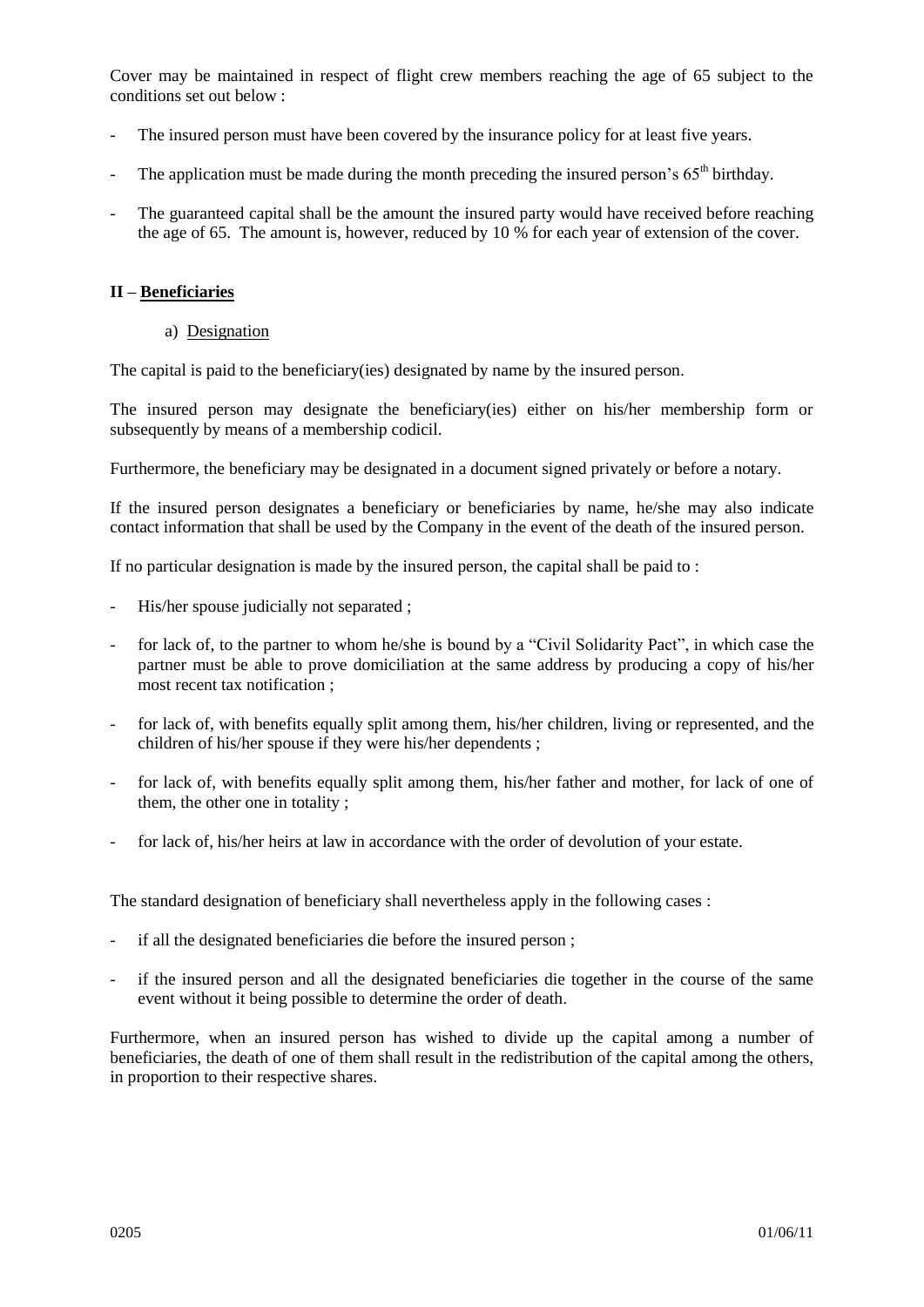#### b) Modification

Until acceptance by the beneficiary, the insured person may at any time amend his/her designation of beneficiaries if this has ceased to be appropriate.

#### c) Acceptance by the beneficiary

The stipulation by virtue of which the benefit of the insurance is attributed to a given beneficiary becomes irrevocable once this has been accepted by the beneficiary.

## **III – Formalities to be observed in the event of an incident occurring**

The death of the insured person must be notified to the Company in writing, accompanied or followed by the return of the individual membership form, the death certificate, a medical certificate indicating the causes of the insured person's death and such documents as may be necessary to determine the amount of the insured capital.

#### **IV – Cessation of the insurance cover**

This capital is not due in the event of the death of the insured person occurring after he/she has been struck off.

## *2 – TOTAL AND IRREVERSIBLE LOSS OF AUTONOMY*

#### **I – Object of the insurance cover**

In the event of the total and irreversible loss of autonomy of an insured person as a result of an accident or illness, the Company shall pay an amount of capital equal to the amount it would have paid if the insured person had died on the date of consolidation.

An insured person is considered to be in a state of total and irreversible loss of autonomy if, as a result of accident or illness, that person is totally and presumed definitively unable to carry out an occupation or work of any kind that would provide him/her with gain or profit.

The total and irreversible loss of autonomy is deemed consolidated on the date on which the condition thus defined is noted.

#### **II – Beneficiary**

Unless otherwise agreed, the beneficiary of the insurance cover is the insured person.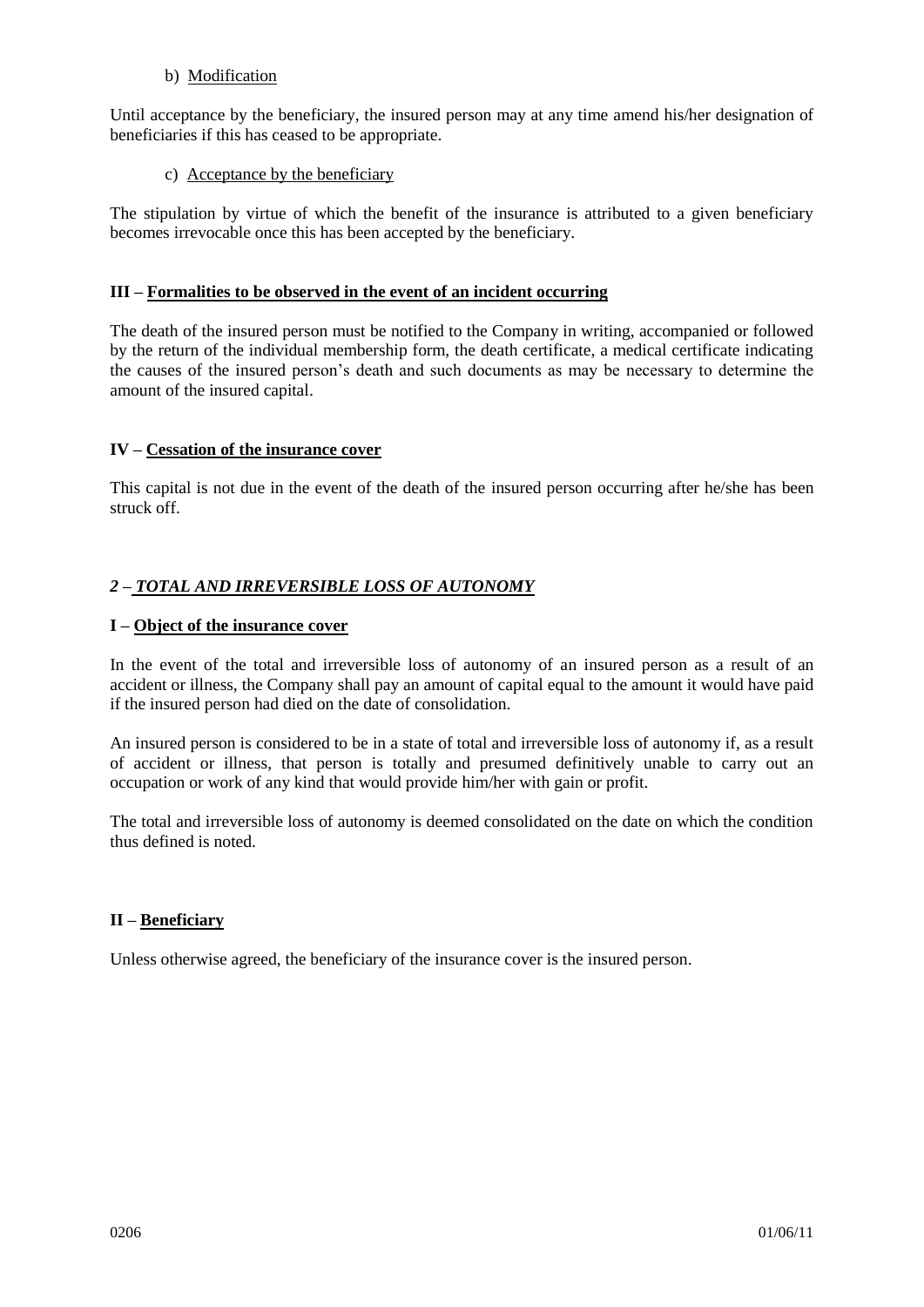#### **III – Payment of the benefit**

The insured capital shall be paid to the insured person in a single payment through the Contracting Party, after consolidation of the total and irreversible loss of autonomy, where this has been caused by an accident resulting in either the total loss of use of two upper or lower limbs, or total and incurable blindness.

In all other cases, six months after consolidation of the total and irreversible loss of autonomy, the Company shall start paying the insured capital in monthly instalments, through the Contracting Party, either to the insured person, or to the insured person's legal representative.

There shall be twenty-four monthly instalments, the amount of each being equal to one twenty-fourth part of the capital in respect of death for which the insured person was covered at the time of the accident or illness causing the total and irreversible loss of autonomy.

However, in the event of the death of the insured person while in a state of total and irreversible loss of autonomy, the Company shall pay the monthly instalments still outstanding, through the Contracting Party, if appropriate, in a single payment, to the beneficiaries of the insurance in the event of death.

Insurance cover in the event of death shall cease on the date of consolidation of the total and irreversible loss of autonomy.

#### **IV – Formalities to be observed in the event of an incident occurring**

Except in fortuitous cases or cases of force majeure, any accident or illness that could result in total and irreversible loss of autonomy must be notified to the Company in writing within one year. Such notification must be accompanied or followed by a detailed medical certificate and, in the event of an accident, the official report of the accident.

The supporting documents drawn up by the French Social Security must also be produced.

Proof of the total and irreversible loss of autonomy is incumbent on the insured person or his/her rightful claimants. Even after having recognised as satisfactory the proof of an insured person's total and irreversible loss of autonomy, the insurer reserves the right to request the insured person to provide proof at least twice a year of the persistence of his/her condition. If the insured person fails to provide such proof to the insurer's satisfaction, his/her state of total and irreversible loss of autonomy shall be deemed to have come to an end. If the insured person ceases to be invalid before all the instalments referred to above have been paid or if he/she is unable to provide proof of the persistence of his/her invalidity, the instalments shall cease to be paid.

#### **V - Cessation of the insurance cover**

The capital is not due if the consolidation of the total and irreversible loss of autonomy occurs after the insured person's  $60<sup>th</sup>$  birthday or after the insured person has been struck off, even if the accident or illness that caused it occurred earlier.

## **VI – Exemption**

After the consolidation of the total and irreversible loss of autonomy, the insurer shall cease to receive contributions in respect of the insured person, on condition that these have been paid up to the date on which satisfactory proof of this condition is received.